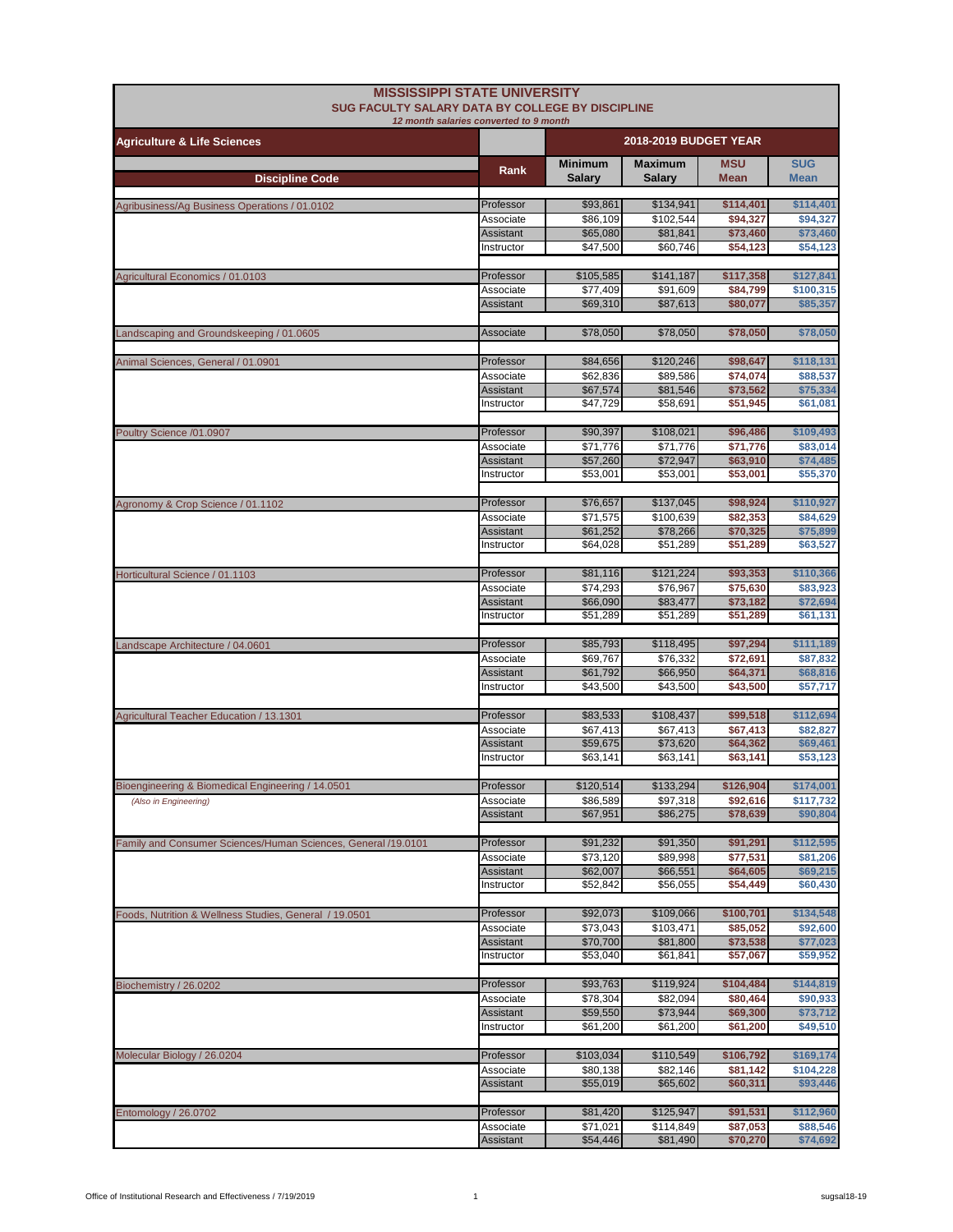| <b>MISSISSIPPI STATE UNIVERSITY</b><br>SUG FACULTY SALARY DATA BY COLLEGE BY DISCIPLINE | 12 month salaries converted to 9 month |                                 |                           |                           |           |
|-----------------------------------------------------------------------------------------|----------------------------------------|---------------------------------|---------------------------|---------------------------|-----------|
| Architecture, Art & Design                                                              |                                        | <b>2018-2019 BUDGET YEAR</b>    |                           |                           |           |
| <b>Discipline Code</b>                                                                  | Rank                                   | <b>Minimum</b><br><b>Salary</b> | <b>MSU</b><br><b>Mean</b> | <b>SUG</b><br><b>Mean</b> |           |
| Architecture / 04.0201                                                                  | Professor                              | \$82,305                        | \$150,022                 | \$106,649                 | \$127,144 |
|                                                                                         | Associate                              | \$72,156                        | \$83,000                  | \$77,683                  | \$90,857  |
|                                                                                         | <b>Assistant</b>                       | \$56,000                        | \$73,440                  | \$63,400                  | \$71,578  |
|                                                                                         | Instructor                             | \$41,023                        | \$41,023                  | \$41,023                  | \$59,192  |
|                                                                                         |                                        |                                 |                           |                           |           |
| Interior Architecture / 04.0501                                                         | Professor                              | \$98,319                        | \$98,319                  | \$98,319                  | \$98,022  |
|                                                                                         | Associate                              | \$62,541                        | \$65,741                  | \$64,141                  | \$80,033  |
|                                                                                         | Assistant                              | \$50,000                        | \$55,825                  | \$52,913                  | \$62,603  |
|                                                                                         | Instructor                             | \$48,118                        | \$48,118                  | \$48,118                  | \$49,210  |
|                                                                                         |                                        |                                 |                           |                           |           |
| Visual & Performing Arts, General / 50.0101                                             | Professor                              | \$73,122                        | \$80,936                  | \$76,424                  | \$100,822 |
|                                                                                         | Associate                              | \$59,395                        | \$78,644                  | \$63,678                  | \$82,846  |
|                                                                                         | <b>Assistant</b>                       | \$53,793                        | \$63,438                  | \$59,385                  | \$64,488  |
|                                                                                         | Instructor                             | \$40,000                        | \$41,818                  | \$40,909                  | \$49,389  |
| Construction Management / 52.2001                                                       | Professor                              | \$106,749                       | \$106,749                 | \$106,749                 | \$125,491 |
|                                                                                         | Assistant                              | \$74,880                        | \$80,000                  | \$76,924                  | \$78,185  |
|                                                                                         |                                        |                                 |                           |                           |           |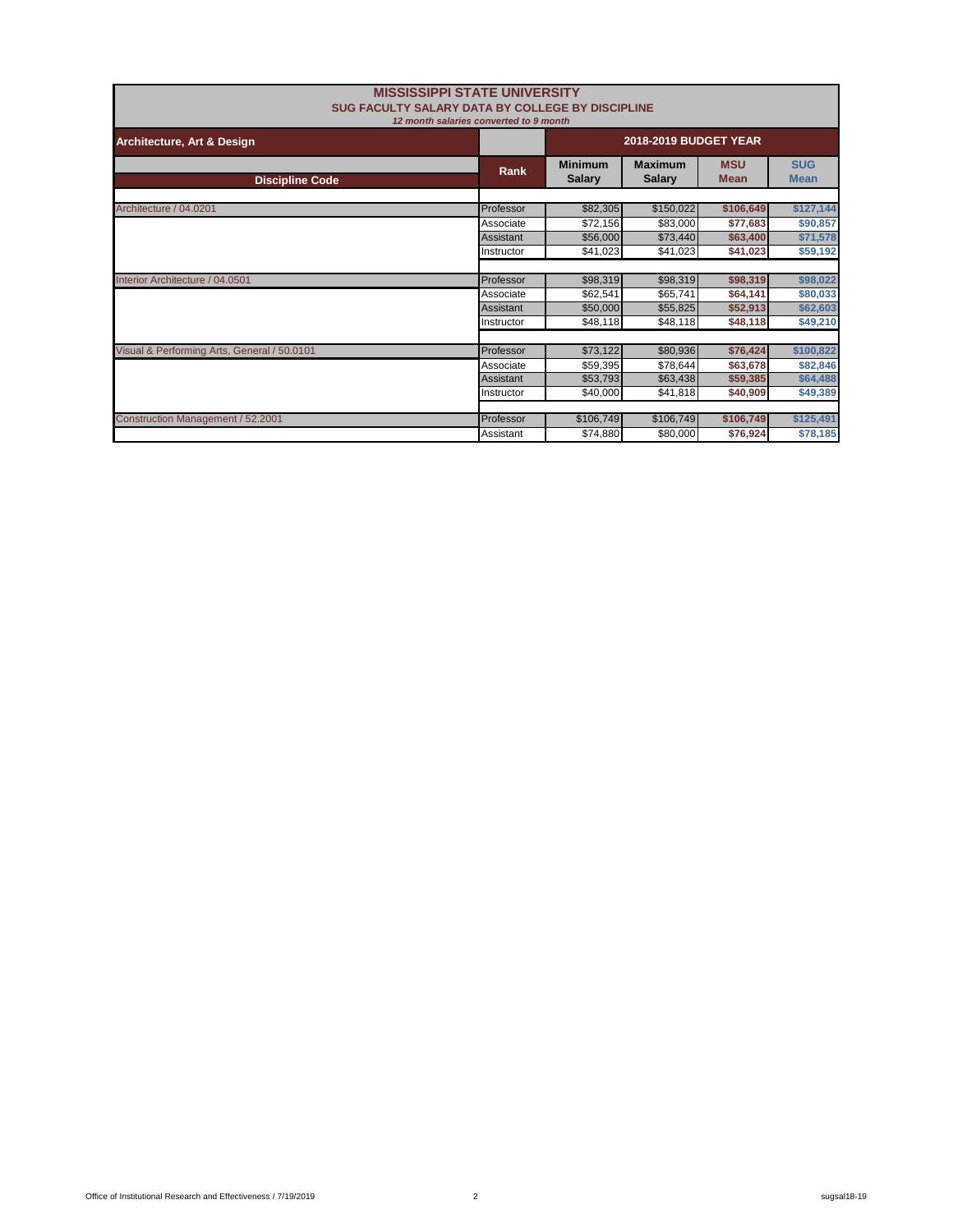|                                                   | <b>MISSISSIPPI STATE UNIVERSITY</b><br><b>SUG FACULTY SALARY DATA BY COLLEGE BY DISCIPLINE</b><br>12 month salaries converted to 9 month |                      |                       |                       |                       |
|---------------------------------------------------|------------------------------------------------------------------------------------------------------------------------------------------|----------------------|-----------------------|-----------------------|-----------------------|
| <b>Arts &amp; Sciences</b>                        |                                                                                                                                          |                      | 2018-2019 BUDGET YEAR |                       |                       |
|                                                   | Rank                                                                                                                                     | <b>Minimum</b>       | <b>Maximum</b>        | <b>MSU</b>            | <b>SUG</b>            |
| <b>Discipline Code</b>                            |                                                                                                                                          | Salary               | <b>Salarv</b>         | <b>Mean</b>           | <b>Mean</b>           |
|                                                   |                                                                                                                                          |                      |                       |                       |                       |
| Speech Communication & Rhetoric / 09.0101         | Professor<br>Associate                                                                                                                   | \$94,956<br>\$69,514 | \$119,376<br>\$74,016 | \$107,166<br>\$71,311 | \$119,466<br>\$84,228 |
|                                                   | Assistant                                                                                                                                | \$60,000             | \$62,765              | \$61,126              | \$69,697              |
|                                                   | Instructor                                                                                                                               | \$39,285             | \$57,148              | \$45,693              | \$44,032              |
|                                                   |                                                                                                                                          |                      |                       |                       |                       |
| Foreign Language & Literatures, General / 16.0101 | Professor                                                                                                                                | \$70,961             | \$98,988              | \$87,052              | \$103,620             |
|                                                   | Associate<br>Assistant                                                                                                                   | \$58,891<br>\$55,550 | \$69.937<br>\$57,281  | \$62,130<br>\$56,418  | \$76,126<br>\$62,498  |
|                                                   | Instructor                                                                                                                               | \$33,330             | \$37,370              | \$34,333              | \$42,752              |
|                                                   |                                                                                                                                          |                      |                       |                       |                       |
| English Language & Literature, General / 23.0101  | Professor                                                                                                                                | \$67,318             | \$94,450              | \$78,098              | \$117,802             |
|                                                   | Associate                                                                                                                                | \$60,515             | \$70,249              | \$63,755              | \$81,504              |
|                                                   | Assistant<br>Instructor                                                                                                                  | \$54,702<br>\$33,298 | \$59,664<br>\$54,701  | \$55,993<br>\$37,365  | \$66,101<br>\$42,338  |
|                                                   |                                                                                                                                          |                      |                       |                       |                       |
| Biology/Biological Sciences, General / 26.0101    | Professor                                                                                                                                | \$105,596            | \$131,540             | \$117,423             | \$133,694             |
|                                                   | Associate                                                                                                                                | \$70,748             | \$100,017             | \$77.297              | \$91,221              |
|                                                   | <b>Assistant</b>                                                                                                                         | \$60,982             | \$66,965              | \$65,371              | \$75,536              |
|                                                   | Instructor                                                                                                                               | \$46,025             | \$59,229              | \$49,502              | \$49,767              |
| Medical Microbiology & Bacteriology - 260503      | Associate                                                                                                                                | \$73,098             | \$73,098              | \$73,098              | \$99,193              |
|                                                   | Instructor                                                                                                                               | \$45,000             | \$45,000              | \$45,000              | \$66,484              |
|                                                   |                                                                                                                                          |                      |                       |                       |                       |
| Applied Mathematics, General / 27.0301            | Professor                                                                                                                                | \$95,878             | \$133,129             | \$106,849             | \$132,413             |
|                                                   | Associate                                                                                                                                | \$68,361             | \$81,767              | \$74,276              | \$89,622              |
|                                                   | <b>Assistant</b>                                                                                                                         | \$51,500             | \$74,200              | \$63,256              | \$74,543              |
|                                                   | Instructor                                                                                                                               | \$39,174             | \$42,556              | \$40,530              | \$40,530              |
| Philosophy / 38.0101                              | Professor                                                                                                                                | \$87,607             | \$108,899             | \$97,777              | \$121,845             |
|                                                   | Associate                                                                                                                                | \$60,871             | \$63,348              | \$62,447              | \$76,419              |
|                                                   | <b>Assistant</b>                                                                                                                         | \$54,363             | \$56,840              | \$55,387              | \$63,765              |
|                                                   | Instructor                                                                                                                               | \$35,880             | \$43,705              | \$40,024              | \$39,649              |
| Chemistry, General / 40.0501                      | Professor                                                                                                                                | \$90,487             | \$130,409             | \$110,617             | \$149,329             |
|                                                   | Associate                                                                                                                                | \$83,796             | \$89,042              | \$85,970              | \$92,038              |
|                                                   | <b>Assistant</b>                                                                                                                         | \$57,000             | \$76,000              | \$67,915              | \$76,686              |
|                                                   | Instructor                                                                                                                               | \$52,500             | \$56,160              | \$54,794              | \$53,178              |
|                                                   |                                                                                                                                          |                      |                       |                       |                       |
| Geology/Earth Science, General / 40.0601          | Professor                                                                                                                                | \$80,294<br>\$69,835 | \$114,495<br>\$73.000 | \$91,974<br>\$71,503  | \$136,091             |
|                                                   | Associate<br>Assistant                                                                                                                   | \$51,500             | \$70,000              | \$60,658              | \$97,628<br>\$79,529  |
|                                                   | Instructor                                                                                                                               | \$39,379             | \$49,534              | \$42,877              | \$58,065              |
|                                                   |                                                                                                                                          |                      |                       |                       |                       |
| Physics, General / 40.0801                        | Professor                                                                                                                                | \$81,267             | \$133,261             | \$97,545              | \$141,029             |
|                                                   | Associate                                                                                                                                | \$73,023             | \$76,285              | \$74,492              | \$92,285              |
|                                                   | <b>Assistant</b><br>Instructor                                                                                                           | \$50,000<br>\$50,649 | \$68,712<br>\$55,465  | \$64,781<br>\$52,678  | \$80,668<br>\$57,408  |
|                                                   |                                                                                                                                          |                      |                       |                       |                       |
| Psychology, General / 42.0101                     | Professor                                                                                                                                | \$94,369             | \$128,793             | \$113,148             | \$140,866             |
|                                                   | Associate                                                                                                                                | \$65,173             | \$79,170              | \$74,869              | \$91,347              |
|                                                   | <b>Assistant</b>                                                                                                                         | \$56,155             | \$70,851              | \$65,563              | \$76,206              |
|                                                   | Instructor                                                                                                                               | \$39,660             | \$40,530              | \$40,095              | \$45,162              |
| Applied Psychology / 42.2813                      | Professor                                                                                                                                | \$120,541            | \$120,541             | \$120,541             | \$120,541             |
|                                                   | Associate                                                                                                                                | \$75,657             | \$77,320              | \$76,489              | \$76,489              |
|                                                   |                                                                                                                                          |                      |                       |                       |                       |
| Public Administration / 44.0401                   | Professor                                                                                                                                | \$110,545            | \$110,545             | \$110,545             | \$156,731             |
|                                                   | Associate                                                                                                                                | \$73,873             | \$74,800              | \$74,337              | \$109,073             |
|                                                   | Assistant<br>Instructor                                                                                                                  | \$65,468<br>\$41,718 | \$102,937<br>\$52,565 | \$74,505              | \$89,875<br>\$46,927  |
|                                                   |                                                                                                                                          |                      |                       | \$45,249              |                       |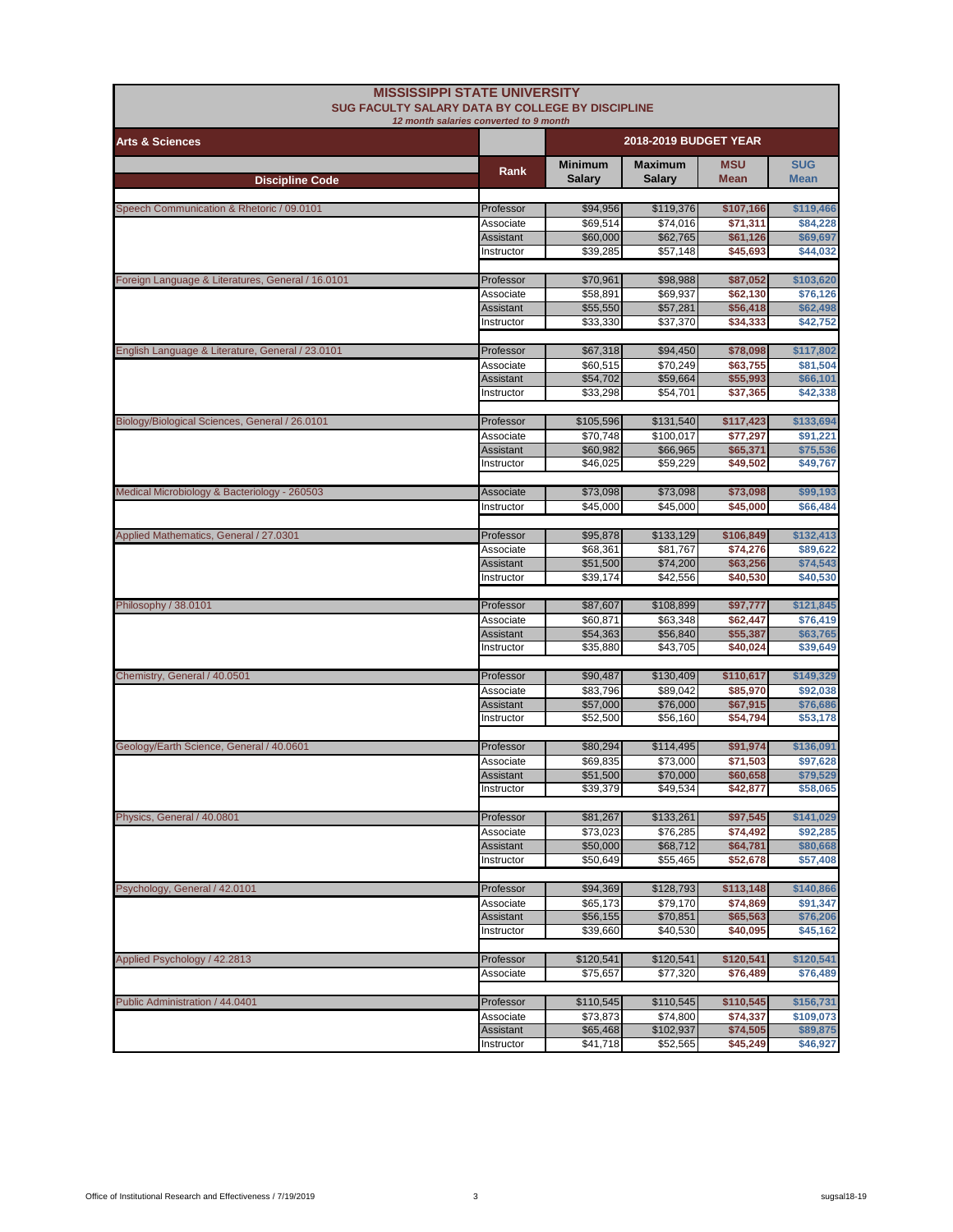|                                                   | <b>MISSISSIPPI STATE UNIVERSITY</b><br>SUG FACULTY SALARY DATA BY COLLEGE BY DISCIPLINE |                                 |                                 |                           |                           |
|---------------------------------------------------|-----------------------------------------------------------------------------------------|---------------------------------|---------------------------------|---------------------------|---------------------------|
|                                                   | 12 month salaries converted to 9 month                                                  |                                 |                                 |                           |                           |
| <b>Arts &amp; Sciences</b>                        |                                                                                         | <b>2018-2019 BUDGET YEAR</b>    |                                 |                           |                           |
| <b>Discipline Code</b>                            | Rank                                                                                    | <b>Minimum</b><br><b>Salary</b> | <b>Maximum</b><br><b>Salary</b> | <b>MSU</b><br><b>Mean</b> | <b>SUG</b><br><b>Mean</b> |
|                                                   |                                                                                         |                                 |                                 |                           |                           |
| Social Work / 44.0701                             | Professor                                                                               | \$104,693                       | \$128,307                       | \$116,500                 | \$126,321                 |
|                                                   | Associate                                                                               | \$70,681                        | \$78,243                        | \$74,462                  | \$87,313                  |
|                                                   | Assistant                                                                               | \$51,537                        | \$60,274                        | \$55,906                  | \$69,694                  |
|                                                   | Instructor                                                                              | \$42,123                        | \$52,113                        | \$47,412                  | \$50,736                  |
|                                                   |                                                                                         |                                 |                                 |                           |                           |
| Anthropology / 45.0201                            | Professor                                                                               | \$88,099                        | \$99,978                        | \$94,038                  | \$125,584                 |
|                                                   | Associate                                                                               | \$71,819                        | \$83,488                        | \$75,144                  | \$87,905                  |
|                                                   | Assistant                                                                               | \$60,000                        | \$62,727                        | \$61,576                  | \$70,951                  |
|                                                   |                                                                                         |                                 |                                 |                           |                           |
| Criminology / 45.0401                             | Professor                                                                               | \$102,353                       | \$102,353                       | \$102,353                 | \$149,441                 |
|                                                   | Instructor                                                                              | \$42,864                        | \$42,864                        | \$42,864                  | \$55,137                  |
|                                                   |                                                                                         |                                 |                                 |                           |                           |
| Political Science & Government, General / 45.1001 | Professor                                                                               | \$106,797                       | \$106,797                       | \$106,797                 | \$144,407                 |
|                                                   | Associate                                                                               | \$73,106                        | \$73,106                        | \$73,106                  | \$92,509                  |
|                                                   | <b>Assistant</b>                                                                        | \$63,438                        | \$66,483                        | \$65,018                  | \$71,981                  |
|                                                   | Instructor                                                                              | \$41,452                        | \$41,452                        | \$41,452                  | \$51,224                  |
| Sociology / 45.1101                               | Professor                                                                               | \$80,832                        | \$125,328                       | \$100,046                 | \$138,068                 |
|                                                   |                                                                                         |                                 |                                 |                           |                           |
|                                                   | Associate<br>Assistant                                                                  | \$76,174                        | \$104,606                       | \$88,667                  | \$85,756                  |
|                                                   | Instructor                                                                              | \$58,425<br>\$43,645            | \$71,760<br>\$47,987            | \$65,503<br>\$45,816      | \$69,922<br>\$48,015      |
|                                                   |                                                                                         |                                 |                                 |                           |                           |
| History, General / 54.0101                        | Professor                                                                               | \$78,506                        | \$132,524                       | \$98,019                  | \$124,946                 |
|                                                   | Associate                                                                               | \$61,139                        | \$80,353                        | \$71,331                  | \$81,097                  |
|                                                   | <b>Assistant</b>                                                                        | \$66,460                        | \$68,000                        | \$67,146                  | \$66,816                  |
|                                                   |                                                                                         |                                 |                                 |                           |                           |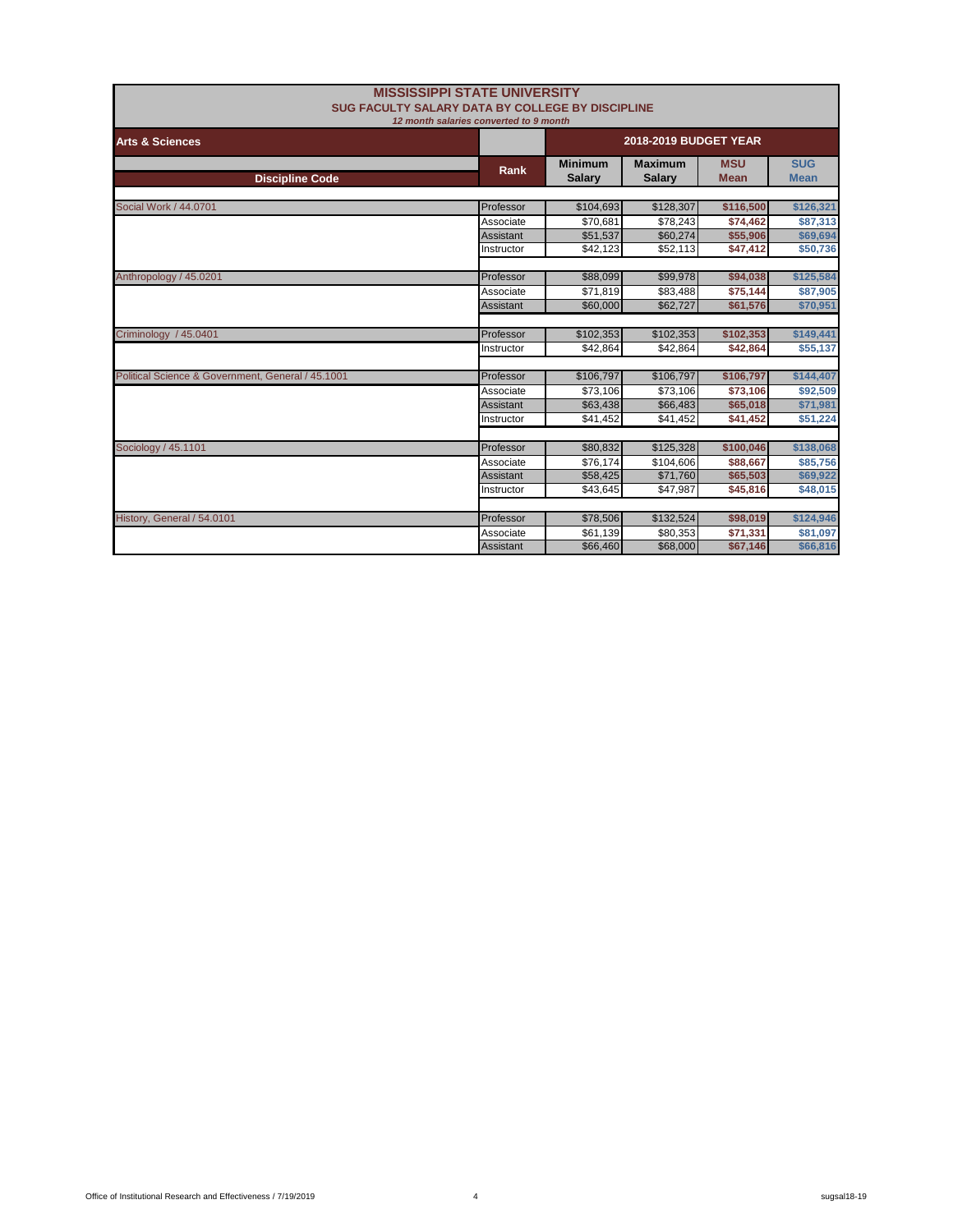| SUG FACULTY SALARY DATA BY COLLEGE BY DISCIPLINE        | <b>MISSISSIPPI STATE UNIVERSITY</b>    |                                 |                                 |                           |                           |
|---------------------------------------------------------|----------------------------------------|---------------------------------|---------------------------------|---------------------------|---------------------------|
|                                                         | 12 month salaries converted to 9 month |                                 |                                 |                           |                           |
| <b>Business</b>                                         |                                        |                                 | 2018-2019 BUDGET YEAR           |                           |                           |
| <b>Discipline Code</b>                                  | Rank                                   | <b>Minimum</b><br><b>Salary</b> | <b>Maximum</b><br><b>Salary</b> | <b>MSU</b><br><b>Mean</b> | <b>SUG</b><br><b>Mean</b> |
|                                                         |                                        |                                 |                                 |                           |                           |
| Business Administration & Management, General / 52.0201 | Professor                              | \$133,942                       | \$174,347                       | \$154,144                 | \$222,635                 |
|                                                         | Associate                              | \$113,451                       | \$142,800                       | \$126,718                 | \$165,577                 |
|                                                         | Assistant                              | \$87,513                        | \$126,563                       | \$117,366                 | \$148,602                 |
|                                                         | Instructor                             | \$48,000                        | \$59,982                        | \$52,681                  | \$80,649                  |
| Accounting / 52.0301                                    | Professor                              | \$201,943                       | \$201,943                       | \$201,943                 | \$220,654                 |
|                                                         | Associate                              | \$112,390                       | \$156,361                       | \$129,935                 | \$186,835                 |
|                                                         | <b>Assistant</b>                       | \$118,310                       | \$170,000                       | \$156,800                 | \$178,099                 |
|                                                         | Instructor                             | \$71,814                        | \$71,814                        | \$71,814                  | \$86,815                  |
|                                                         |                                        |                                 |                                 |                           |                           |
| Business/Managerial Economics / 52.0601                 | Professor                              | \$96,231                        | \$147,240                       | \$121,736                 | \$180,763                 |
|                                                         | Associate                              | \$99.433                        | \$104,193                       | \$101,813                 | \$135,284                 |
|                                                         | <b>Assistant</b>                       | \$66,856                        | \$100.000                       | \$84,412                  | \$118,674                 |
|                                                         |                                        |                                 |                                 |                           |                           |
| Finance, General / 52.0801                              | Professor                              | \$153,825                       | \$240,000                       | \$197,628                 | \$227,941                 |
|                                                         | Associate                              | \$121,000                       | \$197,000                       | \$158,756                 | \$196,615                 |
|                                                         | <b>Assistant</b>                       | \$130,000                       | \$177.805                       | \$159,835                 | \$182,443                 |
| Management Information Systems, General / 52.1201       | Professor                              | \$133,370                       | \$206,535                       | \$167,113                 | \$201,430                 |
|                                                         | Associate                              | \$123,004                       | \$129,055                       | \$126,161                 | \$148,107                 |
|                                                         | <b>Assistant</b>                       | \$100,000                       | \$100,000                       | \$100,000                 | \$149,980                 |
|                                                         | Instructor                             | \$54,856                        | \$54,856                        | \$54,856                  | \$95,008                  |
|                                                         |                                        |                                 |                                 |                           |                           |
| Marketing/Marketing Management, General / 52.1401       | Professor                              | \$118,909                       | \$151,533                       | \$141,510                 | \$218,541                 |
|                                                         | Associate                              | \$138,962                       | \$162,500                       | \$147,009                 | \$154,969                 |
|                                                         | <b>Assistant</b>                       | \$57,398                        | \$134,854                       | \$110,117                 | \$144,606                 |
|                                                         | Instructor                             | \$41,209                        | \$41,392                        | \$41,301                  | \$79,663                  |
| <b>Insurance - 52,1701</b>                              | <b>Instructor</b>                      | \$55,292                        | \$55,292                        | \$55,292                  | \$55,292                  |
|                                                         |                                        |                                 |                                 |                           |                           |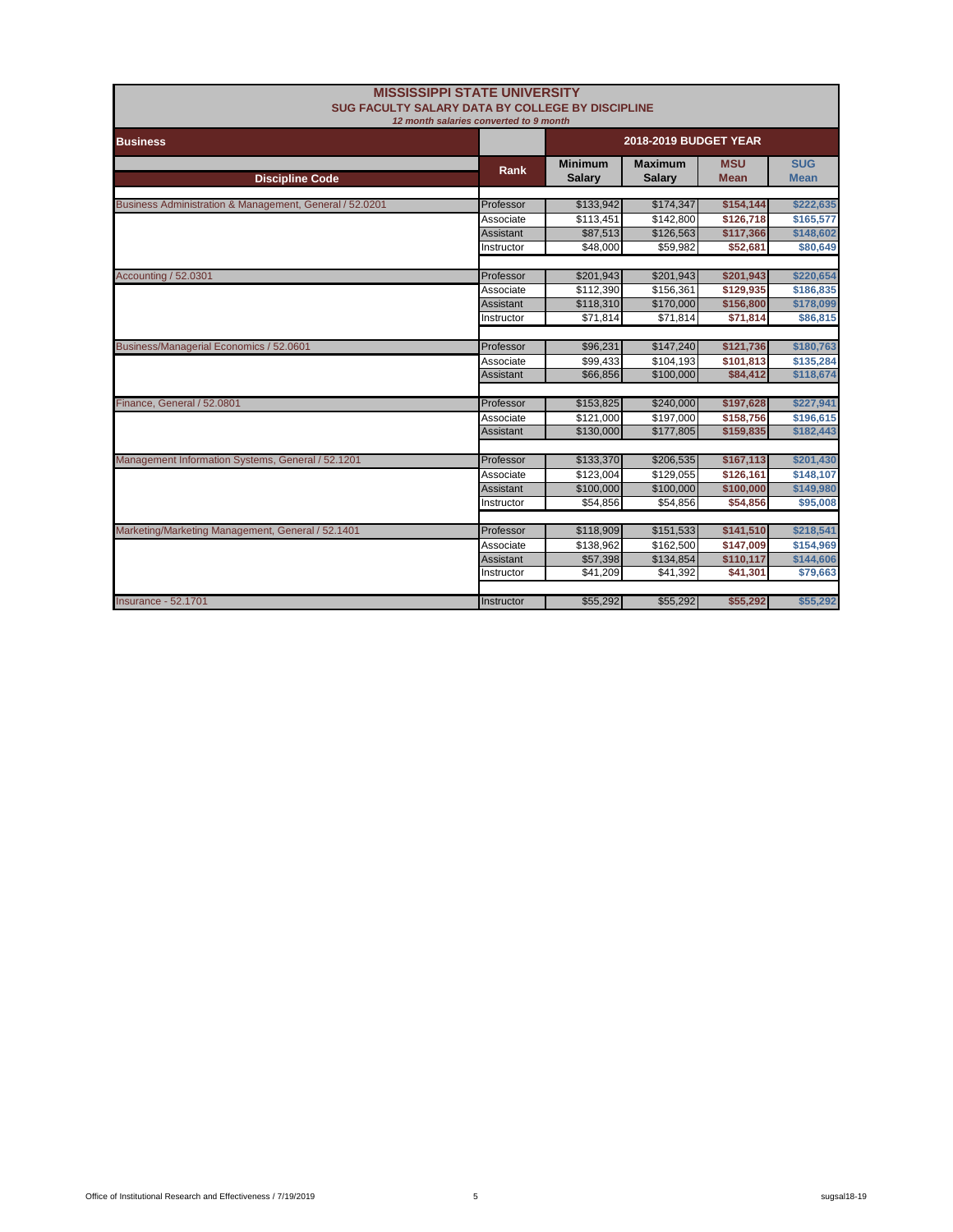| <b>MISSISSIPPI STATE UNIVERSITY</b><br><b>SUG FACULTY SALARY DATA BY COLLEGE BY DISCIPLINE</b><br>12 month salaries converted to 9 month |                         |                                 |                                 |                       |                           |
|------------------------------------------------------------------------------------------------------------------------------------------|-------------------------|---------------------------------|---------------------------------|-----------------------|---------------------------|
| <b>Education</b>                                                                                                                         |                         | 2018-2019 BUDGET YEAR           |                                 |                       |                           |
| <b>Discipline Code</b>                                                                                                                   | Rank                    | <b>Minimum</b><br><b>Salary</b> | <b>Maximum</b><br><b>Salary</b> | <b>MSU</b><br>Mean    | <b>SUG</b><br><b>Mean</b> |
|                                                                                                                                          |                         |                                 |                                 |                       |                           |
| Education, General / 13.0101                                                                                                             | Professor               | \$89,398                        | \$89,398                        | \$89,398              | \$124,819                 |
|                                                                                                                                          | Associate               | \$67,672                        | \$69,454                        | \$68,563              | \$87,979                  |
|                                                                                                                                          | Assistant               | \$62,868                        | \$62,868                        | \$62,868              | \$72,213                  |
| Educational Leadership & Administration / 13.0401                                                                                        | Professor               | \$89,936                        | \$98,996                        | \$94,466              | \$125,492                 |
|                                                                                                                                          | Associate               | \$70,030                        | \$94,070                        | \$82,050              | \$88,632                  |
|                                                                                                                                          | Assistant               | \$56,393                        | \$66,278                        | \$63,146              | \$71,977                  |
|                                                                                                                                          | Instructor              | \$56,731                        | \$56,731                        | \$56,731              | \$53,614                  |
|                                                                                                                                          |                         |                                 |                                 |                       |                           |
| Community College Education / 13.0407                                                                                                    | Associate               | \$66,484                        | \$69,250                        | \$67,867              | \$67,867                  |
|                                                                                                                                          | Assistant               | \$63,000                        | \$63,000                        | \$63,000              | \$63,000                  |
|                                                                                                                                          |                         |                                 |                                 |                       |                           |
| Special Education & Teaching / 13.1001                                                                                                   | Professor               | \$88,889                        | \$93,415<br>\$63,007            | \$91,152              | \$122,057                 |
|                                                                                                                                          | Assistant<br>Instructor | \$56,360<br>\$43,562            | \$51,000                        | \$59,684<br>\$46,676  | \$69,745<br>\$56,707      |
|                                                                                                                                          |                         |                                 |                                 |                       |                           |
| Counselor Education / 13.1101                                                                                                            | Professor               | \$79,060                        | \$114,360                       | \$96,800              | \$123,995                 |
|                                                                                                                                          | Associate               | \$63,438                        | \$68,267                        | \$65,975              | \$88,756                  |
|                                                                                                                                          | Assistant               | \$61,350                        | \$61,350                        | \$61,350              | \$69,974                  |
|                                                                                                                                          | Instructor              | \$38,499                        | \$44,990                        | \$41,463              | \$46,699                  |
|                                                                                                                                          |                         |                                 |                                 |                       |                           |
| Elementary Education / 13.1202                                                                                                           | Professor               | \$82,034                        | \$129,571                       | \$106,668             | \$111,043                 |
|                                                                                                                                          | Associate               | \$68,691                        | \$68,691                        | \$68,691              | \$78,476                  |
|                                                                                                                                          | Assistant<br>Instructor | \$57,094<br>\$43,137            | \$60,684<br>\$49,926            | \$59,266<br>\$45,841  | \$63,737<br>\$29,736      |
|                                                                                                                                          |                         |                                 |                                 |                       |                           |
| Secondary Education / 13.1205                                                                                                            | Professor               | \$76,982                        | \$79,256                        | \$78,119              | \$101,849                 |
|                                                                                                                                          | Associate               | \$65,364                        | \$69,088                        | \$67,226              | \$78,348                  |
|                                                                                                                                          | Assistant               | \$60,541                        | \$61,265                        | \$60,805              | \$66,576                  |
|                                                                                                                                          | Instructor              | \$44,533                        | \$49,075                        | \$46,199              | \$56,086                  |
|                                                                                                                                          |                         |                                 |                                 |                       |                           |
| Music Teacher Education / 13.1312                                                                                                        | Professor               | \$67,216                        | \$102,270                       | \$78,883              | \$84,271                  |
|                                                                                                                                          | Associate               | \$54,096                        | \$75,315                        | \$62,593              | \$63,565                  |
|                                                                                                                                          | Assistant<br>Instructor | \$43,645<br>\$40,000            | \$58,282<br>\$71,773            | \$48,524<br>\$46,910  | \$48,524<br>\$47,699      |
|                                                                                                                                          |                         |                                 |                                 |                       |                           |
| Physical Education Teaching and Coaching / 13.1314                                                                                       | Associate               | \$67,388                        | \$67,388                        | \$67,388              | \$78,246                  |
|                                                                                                                                          | Instructor              | \$42,224                        | \$48,708                        | \$45,466              | \$50,883                  |
|                                                                                                                                          |                         |                                 |                                 |                       |                           |
| Teacher Education & Professional Development, Specific Subject Areas, Other / 13.1399                                                    | Professor               | \$78,292                        | \$114,111                       | \$88,711              | \$114,154                 |
|                                                                                                                                          | Associate               | \$65,454                        | \$101,203                       | \$83,328              | \$87,460                  |
|                                                                                                                                          | <b>Assistant</b>        | \$56,160                        | \$57,696                        | \$57,308              | \$73,249                  |
|                                                                                                                                          | Instructor              | \$36,810                        | \$58,621                        | \$50,656              | \$50,656                  |
|                                                                                                                                          |                         |                                 |                                 |                       |                           |
| Kinesiology & Exercise Science / 31.0505                                                                                                 | Professor<br>Associate  | \$103,750<br>\$68,677           | \$103,750<br>\$73,690           | \$103,750<br>\$71,051 | \$117,350<br>\$80,122     |
|                                                                                                                                          | Assistant               | \$61,915                        | \$65,049                        | \$62,946              | \$67,961                  |
|                                                                                                                                          | Instructor              | \$37,296                        | \$49,181                        | \$42,512              | \$46,216                  |
|                                                                                                                                          |                         |                                 |                                 |                       |                           |
| Educational Psychology / 42.2806                                                                                                         | Professor               | \$80,818                        | \$80,879                        | \$80,849              | \$121,694                 |
|                                                                                                                                          | Associate               | \$60,530                        | \$90,817                        | \$71,561              | \$83,527                  |
|                                                                                                                                          | Assistant               | \$50,716                        | \$64,421                        | \$60,100              | \$69,831                  |
|                                                                                                                                          | Instructor              | \$53,249                        | \$53,249                        | \$53,249              | \$53,419                  |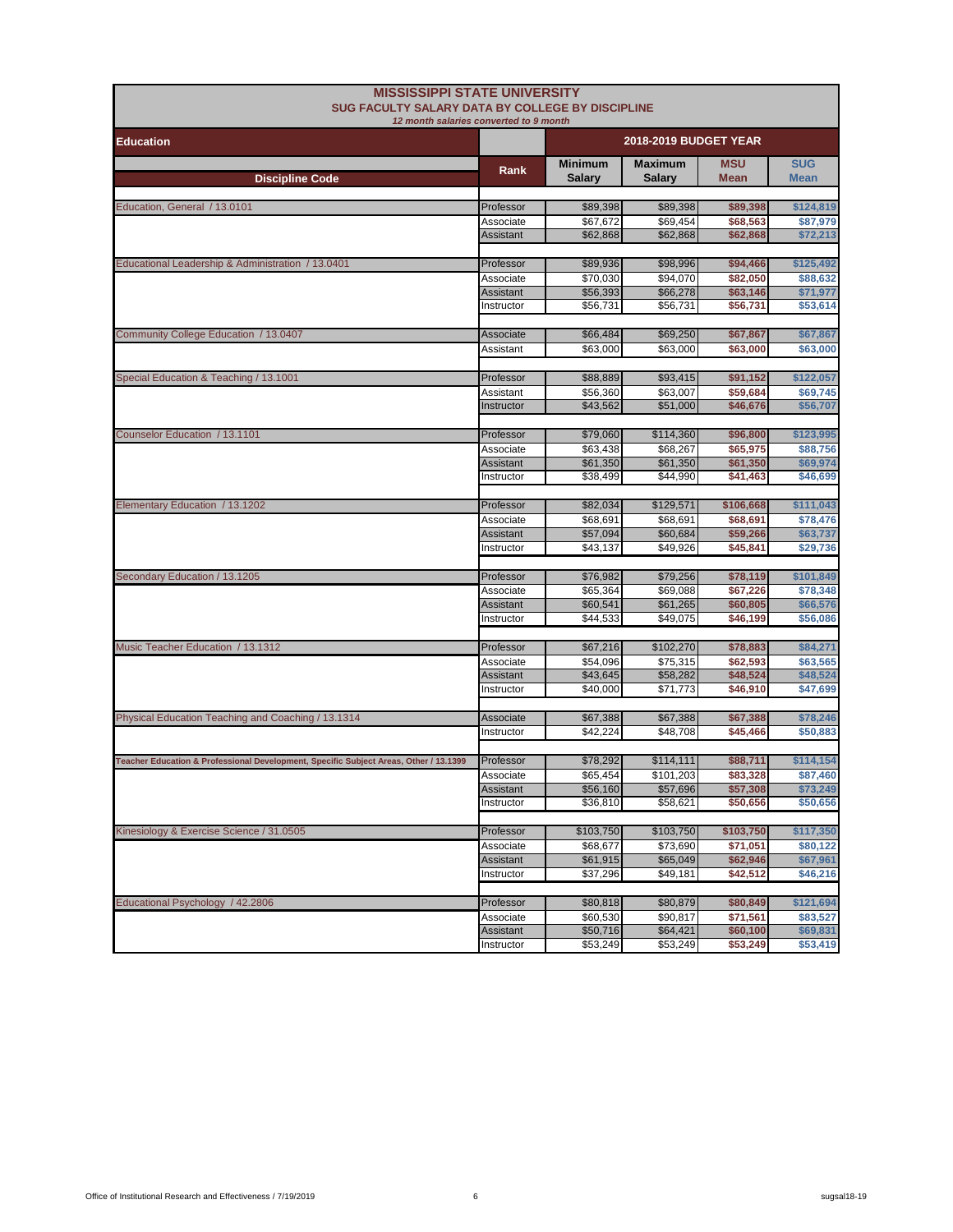|                                                                 | <b>MISSISSIPPI STATE UNIVERSITY</b><br>SUG FACULTY SALARY DATA BY COLLEGE BY DISCIPLINE |                                 |                                 |                           |                           |
|-----------------------------------------------------------------|-----------------------------------------------------------------------------------------|---------------------------------|---------------------------------|---------------------------|---------------------------|
|                                                                 | 12 month salaries converted to 9 month                                                  |                                 |                                 |                           |                           |
| <b>Engineering</b>                                              |                                                                                         | 2018-2019 BUDGET YEAR           |                                 |                           |                           |
| <b>Discipline Code</b>                                          | Rank                                                                                    | <b>Minimum</b><br><b>Salary</b> | <b>Maximum</b><br><b>Salary</b> | <b>MSU</b><br><b>Mean</b> | <b>SUG</b><br><b>Mean</b> |
|                                                                 |                                                                                         |                                 |                                 |                           |                           |
| Computer & Information Sciences / 11.0101                       | Professor                                                                               | \$112,155                       | \$147,240                       | \$127,557                 | \$179,442                 |
|                                                                 | Associate<br><b>Assistant</b>                                                           | \$90,353<br>\$80,340            | \$112,351<br>\$92,934           | \$103,393<br>\$89,904     | \$122,696<br>\$109,532    |
|                                                                 | Instructor                                                                              | \$45,000                        | \$50,043                        | \$47,522                  | \$59,869                  |
| Aerospace Engineering / 14.0201                                 | Professor                                                                               | \$117,265                       | \$134,144                       | \$125,501                 | \$173,522                 |
|                                                                 | Associate                                                                               | \$94,743                        | \$121,902                       | \$103,093                 | \$117,229                 |
|                                                                 | Assistant                                                                               | \$80,000                        | \$88,000                        | \$83,660                  | \$93,257                  |
|                                                                 | Instructor                                                                              | \$60,000                        | \$67,000                        | \$63,171                  | \$69,188                  |
| Bioengineering & Biomedical Engineering / 14.0501               | Professor                                                                               | \$120,514                       | \$133,294                       | \$126,904                 | \$174,001                 |
| (Also in Aq & Life Sciences)                                    | Associate                                                                               | \$86,589                        | \$97,318                        | \$92,616                  | \$117,732                 |
|                                                                 | Assistant                                                                               | \$67,951                        | \$86,275                        | \$78,639                  | \$90,804                  |
| Chemical Engineering / 14.0701                                  | Professor                                                                               | \$106,193                       | \$127,182                       | \$119,449                 | \$173,355                 |
|                                                                 | Associate                                                                               | \$94,876                        | \$126,374                       | \$109,778                 | \$116,074                 |
|                                                                 | <b>Assistant</b>                                                                        | \$80,560                        | \$90,900                        | \$86,675                  | \$93,618                  |
|                                                                 | Instructor                                                                              | \$77,966                        | \$77,966                        | \$77,966                  | \$70,301                  |
| Civil Engineering / 14.0801                                     | Professor                                                                               | \$112,437                       | \$151,329                       | \$131,625                 | \$152,346                 |
|                                                                 | Associate                                                                               | \$88.863                        | \$106.116                       | \$96.514                  | \$108.047                 |
|                                                                 | Assistant                                                                               | \$85,000                        | \$106,340                       | \$89,726                  | \$91,972                  |
|                                                                 |                                                                                         |                                 |                                 |                           |                           |
| Computer Engineering / 14.0901                                  | Associate                                                                               | \$94,189<br>\$68,712            | \$110,000<br>\$98,000           | \$102,095<br>\$86,941     | \$105,682<br>\$94,309     |
|                                                                 | Assistant                                                                               |                                 |                                 |                           |                           |
| Electrical & Electronics Engineering / 14.1001                  | Professor                                                                               | \$121,422                       | \$159,425                       | \$145,187                 | \$165,117                 |
|                                                                 | Associate                                                                               | \$87.977                        | \$123,979                       | \$107,616                 | \$113,893                 |
|                                                                 | Assistant                                                                               | \$52,590                        | \$105,000                       | \$84,694                  | \$95,319                  |
|                                                                 | Instructor                                                                              | \$53,975                        | \$53,975                        | \$53,975                  | \$69,478                  |
| Mechanical Engineering / 14.1901                                | Professor                                                                               | \$133,102                       | \$187,338                       | \$153,407                 | \$164,320                 |
|                                                                 | Associate                                                                               | \$87,178                        | \$115,588                       | \$103,948                 | \$110,880                 |
|                                                                 | <b>Assistant</b>                                                                        | \$66,876                        | \$147,471                       | \$86,551                  | \$92,941                  |
|                                                                 | Instructor                                                                              | \$59,945                        | \$59,945                        | \$59,945                  | \$75,216                  |
| Industrial Engineering / 14.3501                                | Professor                                                                               | \$130,500                       | \$141,547                       | \$136,099                 | \$162,813                 |
|                                                                 | Associate                                                                               | \$102,750                       | \$102,750                       | \$102,750                 | \$111,275                 |
|                                                                 | <b>Assistant</b>                                                                        | \$68,712                        | \$116,810                       | \$89,565                  | \$93,833                  |
| Engineering, Other / 14.9999                                    | Professor                                                                               | \$119,498                       | \$119,498                       | \$119,498                 | \$157,529                 |
|                                                                 | Assistant                                                                               | \$88,390                        | \$88,390                        | \$88,390                  | \$82,843                  |
|                                                                 |                                                                                         |                                 |                                 |                           |                           |
| Industrial Technology/Technician / 15.0612                      | Associate                                                                               | \$71,597                        | \$71,597                        | \$71,597                  | \$71,597                  |
|                                                                 | Instructor                                                                              | \$48,655                        | \$48,655                        | \$48,655                  | \$48,655                  |
| Industrial Production Technologies/Technicians, Other / 15.0699 | Professor                                                                               | \$154,233                       | \$154,233                       | \$154,233                 | \$154,233                 |
|                                                                 | Associate                                                                               | \$100,658                       | \$107,143                       | \$103,901                 | \$103,901                 |
|                                                                 | Assistant                                                                               | \$68,712                        | \$81,360                        | \$75,036                  | \$75,036                  |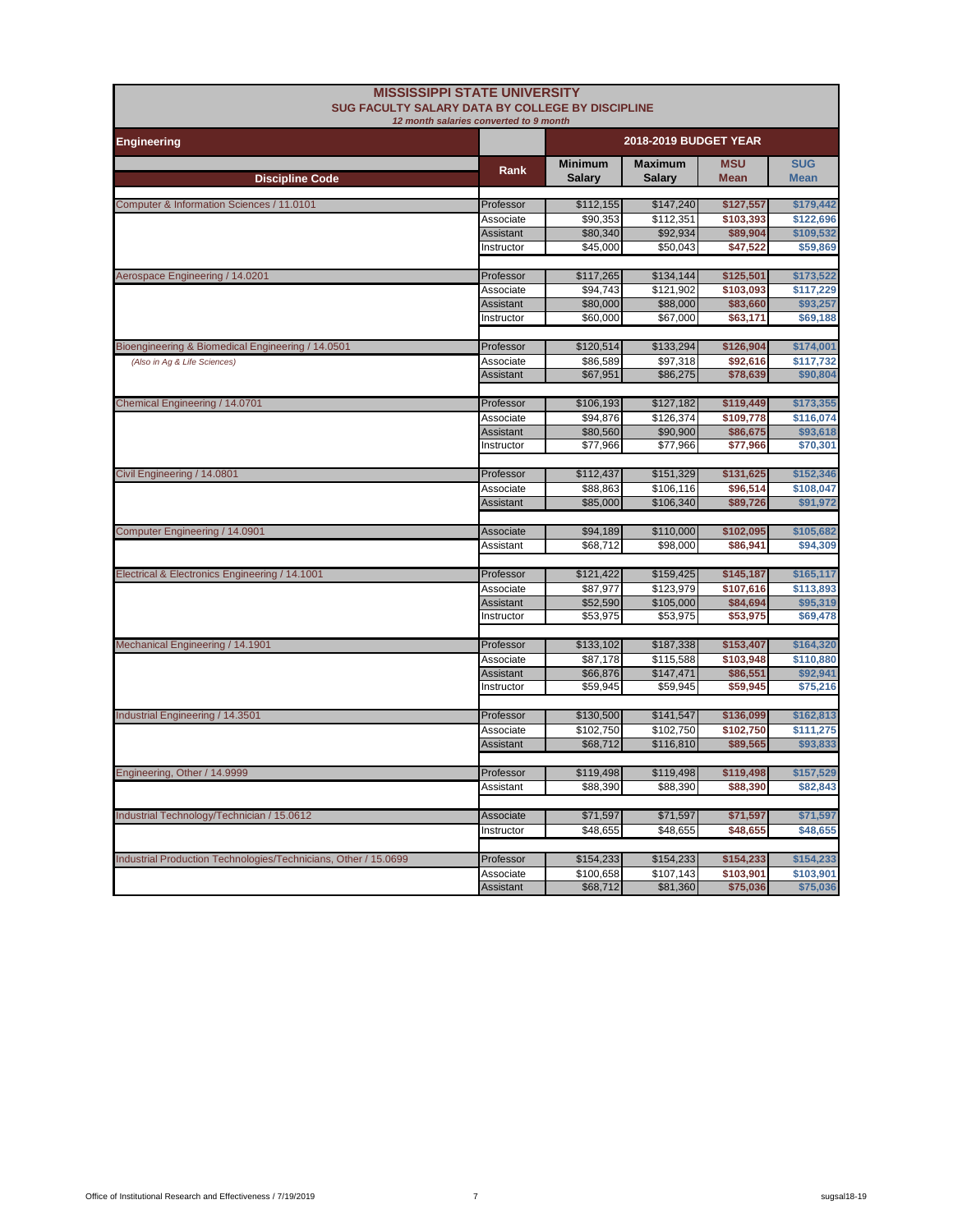| <b>MISSISSIPPI STATE UNIVERSITY</b><br>SUG FACULTY SALARY DATA BY COLLEGE BY DISCIPLINE | 12 month salaries converted to 9 month |                                 |                                 |                           |                           |
|-----------------------------------------------------------------------------------------|----------------------------------------|---------------------------------|---------------------------------|---------------------------|---------------------------|
| <b>Forest Resources</b>                                                                 | <b>2018-2019 BUDGET YEAR</b>           |                                 |                                 |                           |                           |
| <b>Discipline Code</b>                                                                  | Rank                                   | <b>Minimum</b><br><b>Salary</b> | <b>Maximum</b><br><b>Salary</b> | <b>MSU</b><br><b>Mean</b> | <b>SUG</b><br><b>Mean</b> |
| Natural Resources/Conservation, General / 03.0101                                       | Assistant                              | \$62,393                        | \$62,393                        | \$62,393                  | \$72,403                  |
| Forest Sciences and Biology / 03.0502                                                   | Professor                              | \$77,718                        | \$138,035                       | \$91,426                  | \$95,959                  |
|                                                                                         | Associate<br><b>Assistant</b>          | \$66,942<br>\$62,736            | \$68,755<br>\$75,289            | \$67,848<br>\$69,385      | \$77,624<br>\$68,676      |
|                                                                                         | Instructor                             | \$37,000                        | \$51,043                        | \$44,022                  | \$44,022                  |
| Wood Science & Wood Products/Pulp & Paper Technology / 03.0509                          | Professor                              | \$85,546                        | \$122,226                       | \$102,918                 | \$108,712                 |
|                                                                                         | Associate                              | \$68,562                        | \$80,192                        | \$74,377                  | \$79,642                  |
|                                                                                         | Assistant                              | \$67,600                        | \$72,207                        | \$70,950                  | \$76,182                  |
|                                                                                         |                                        |                                 |                                 |                           |                           |
| Wildlife, Fish & Wildlands Science & Management / 03.0601                               | Professor                              | \$81,767                        | \$108,285                       | \$94,325                  | \$103,928                 |
|                                                                                         | Associate                              | \$65,469                        | \$72,589                        | \$70,428                  | \$76,965                  |
|                                                                                         | <b>Assistant</b>                       | \$55,628                        | \$76,188                        | \$67,287                  | \$68,061                  |
|                                                                                         | Instructor                             | \$42,491                        | \$61,350                        | \$52,293                  | \$52,293                  |